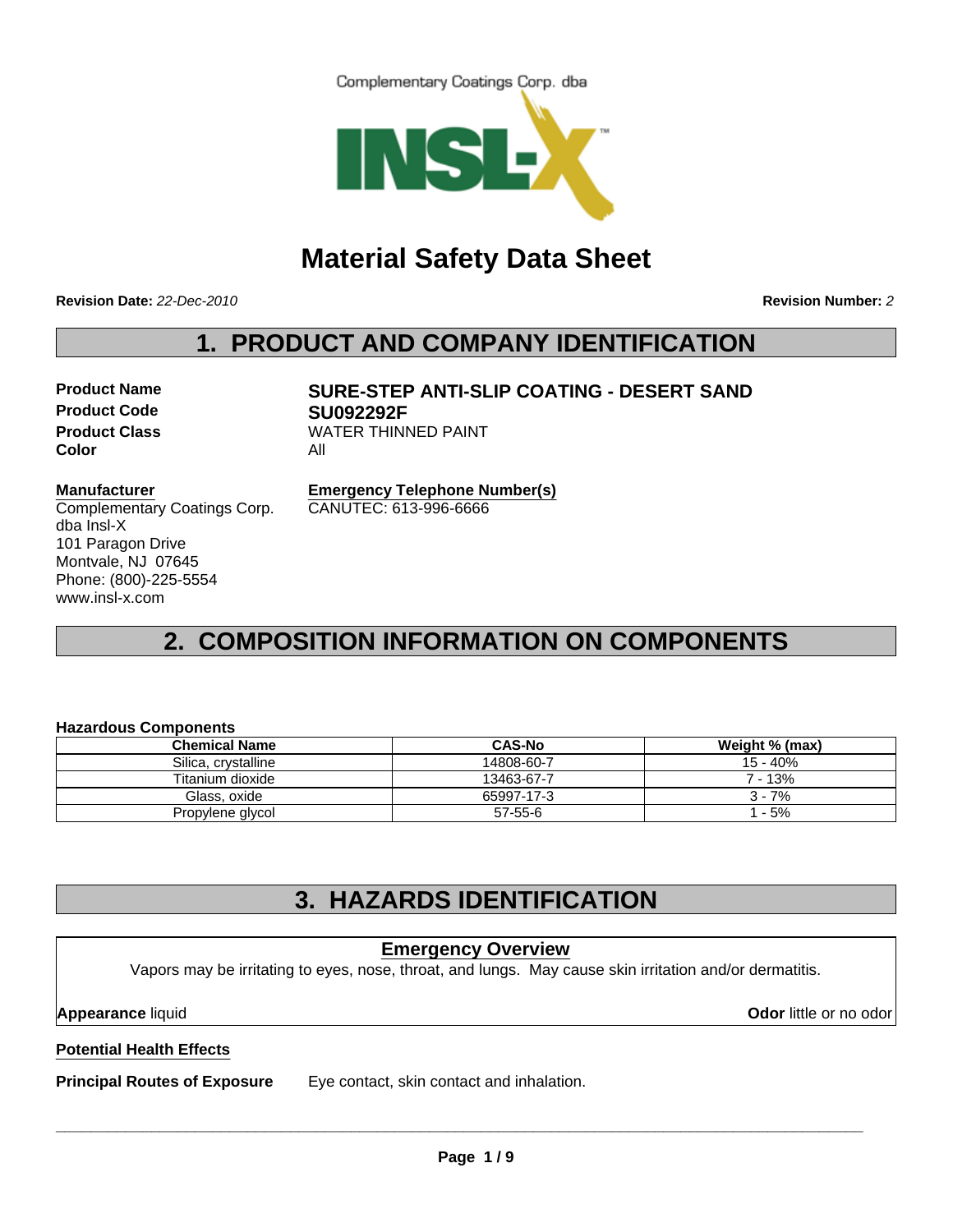| <b>Acute Effects</b>   |                                                                                                                                                                             |
|------------------------|-----------------------------------------------------------------------------------------------------------------------------------------------------------------------------|
| Eyes                   | May cause slight irritation.                                                                                                                                                |
| <b>Skin</b>            | Substance may cause slight skin irritation.                                                                                                                                 |
| <b>Inhalation</b>      | May cause irritation of respiratory tract.                                                                                                                                  |
| Ingestion              | Ingestion may cause gastrointestinal irritation, nausea, vomiting and diarrhea.                                                                                             |
| <b>Chronic Effects</b> | Repeated contact may cause allergic reactions in very susceptible persons.                                                                                                  |
|                        | Contains: Crystalline Silica which has been determined to be carcinogenic to humans<br>by IARC (1) when in respirable form. Risk of cancer depends on duration and level of |
|                        | inhalation exposure to spray mist or dust from sanding the dried paint.                                                                                                     |

 $\Box$ 

*See Section 11 for additional Toxicological information.*

| None known<br><b>Aggravated Medical Conditions</b>                                                                                                                              |                                                     |                        |                      |          |
|---------------------------------------------------------------------------------------------------------------------------------------------------------------------------------|-----------------------------------------------------|------------------------|----------------------|----------|
| <b>HMIS</b>                                                                                                                                                                     | Health: $1^*$                                       | <b>Flammability: 0</b> | <b>Reactivity: 0</b> | $PPE: -$ |
| <b>HMIS Legend</b><br>0 - Minimal Hazard<br>1 - Slight Hazard<br>2 - Moderate Hazard<br>3 - Serious Hazard<br>4 - Severe Hazard<br>* - Chronic Hazard<br>handling instructions. | X - Consult your supervisor or S.O.P. for "Special" |                        |                      |          |

*Note: The PPE rating has intentionally been left blank. Choose appropriate PPE that will protect employees from the hazards the material will present under the actual normal conditions of use.*

*Caution: HMIS® ratings are based on a 0-4 rating scale, with 0 representing minimal hazards or risks, and 4 representing significant hazards or risks. Although HMIS® ratings are not required on MSDSs under 29 CFR 1910.1200, Insl-X, has choosen to provide them. HMIS® ratings are to be used only in conjunction with a fully implemented HMIS® program by workers who have received appropriate HMIS® training. HMIS® is a registered trade and service mark of the NPCA. HMIS® materials may be purchased exclusively from J. J. Keller (800) 327-6868.*

### **4. FIRST AID MEASURES**

| <b>General Advice</b>     | No hazards which require special first aid measures.                                               |
|---------------------------|----------------------------------------------------------------------------------------------------|
| <b>Eye Contact</b>        | Rinse thoroughly with plenty of water for at least 15 minutes and consult a physician.             |
| <b>Skin Contact</b>       | Wash off immediately with soap and plenty of water removing all contaminated<br>clothes and shoes. |
| <b>Inhalation</b>         | Move to fresh air. If symptoms persist, call a physician.                                          |
| Ingestion                 | Clean mouth with water and afterwards drink plenty of water. Consult a physician if<br>necessary.  |
| <b>Notes To Physician</b> | Treat symptomatically                                                                              |

# **5. FIRE-FIGHTING MEASURES**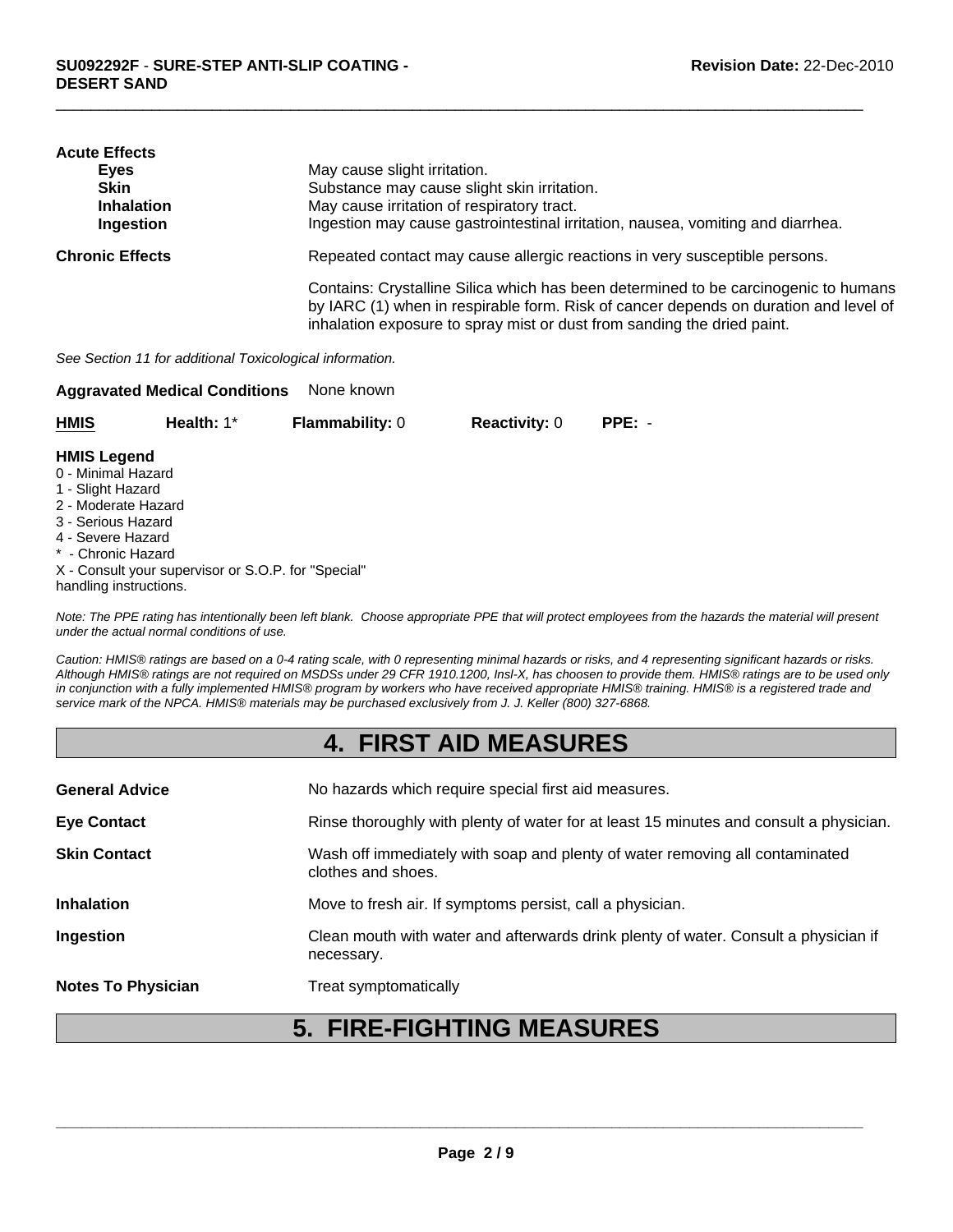### **5. FIRE-FIGHTING MEASURES**

 $\Box$ 

| <b>NFPA</b>             | Health: 1                                                                                         | Flammability: 0                                              | <b>Instability: 0</b>                              | Special: -                                                                                                      |
|-------------------------|---------------------------------------------------------------------------------------------------|--------------------------------------------------------------|----------------------------------------------------|-----------------------------------------------------------------------------------------------------------------|
|                         | <b>Flammability Limits In Air</b><br><b>Upper Explosion Limit</b><br><b>Lower Explosion Limit</b> |                                                              | Not applicable<br>Not applicable                   |                                                                                                                 |
| <b>Flash Point Data</b> | Flash Point (°F)<br>Flash Point (°C)<br><b>Flash Point Method</b>                                 |                                                              | Not applicable<br>Not applicable<br>Not applicable |                                                                                                                 |
|                         | <b>Sensitivity To Static Discharge</b>                                                            |                                                              | No.                                                |                                                                                                                 |
|                         | <b>Sensitivity To Mechanical Impact</b>                                                           |                                                              | No.                                                |                                                                                                                 |
|                         |                                                                                                   | <b>Specific Hazards Arising From The Chemical</b>            | heat.                                              | Closed containers may rupture if exposed to fire or extreme                                                     |
|                         |                                                                                                   | <b>Protective Equipment And Precautions For Firefighters</b> | and full protective gear.                          | As in any fire, wear self-contained breathing apparatus<br>pressure-demand, MSHA/NIOSH (approved or equivalent) |
|                         | <b>Suitable Extinguishing Media</b>                                                               |                                                              |                                                    | Use extinguishing measures that are appropriate to local<br>circumstances and the surrounding environment.      |

#### **NFPA Legend**

- 0 Not Hazardous
- 1 Slightly
- 2 Moderate
- 3 High
- 4 Severe

*The ratings assigned by Insl-X are only suggested ratings, the contractor/employer has ultimate responsibilities for NFPA ratings where this system is used.*

*Additional information regarding the NFPA rating system is available from the National Fire Protection Agency (NFPA) at www.nfpa.org.*

### **6. ACCIDENTAL RELEASE MEASURES**

| <b>Personal Precautions</b>      | Avoid contact with skin, eyes and clothing. Ensure adequate ventilation.                             |
|----------------------------------|------------------------------------------------------------------------------------------------------|
| <b>Environmental Precautions</b> | Prevent further leakage or spillage if safe to do so.                                                |
| <b>Methods For Clean-Up</b>      | Soak up with inert absorbent material. Sweep up and shovel into suitable containers<br>for disposal. |
| <b>Other Information</b>         | None known                                                                                           |

# **7. HANDLING AND STORAGE**

Handling **Handling** Avoid contact with skin, eyes and clothing. Avoid breathing vapors, spray mists or sanding dust. In case of insufficient ventilation, wear suitable respiratory equipment.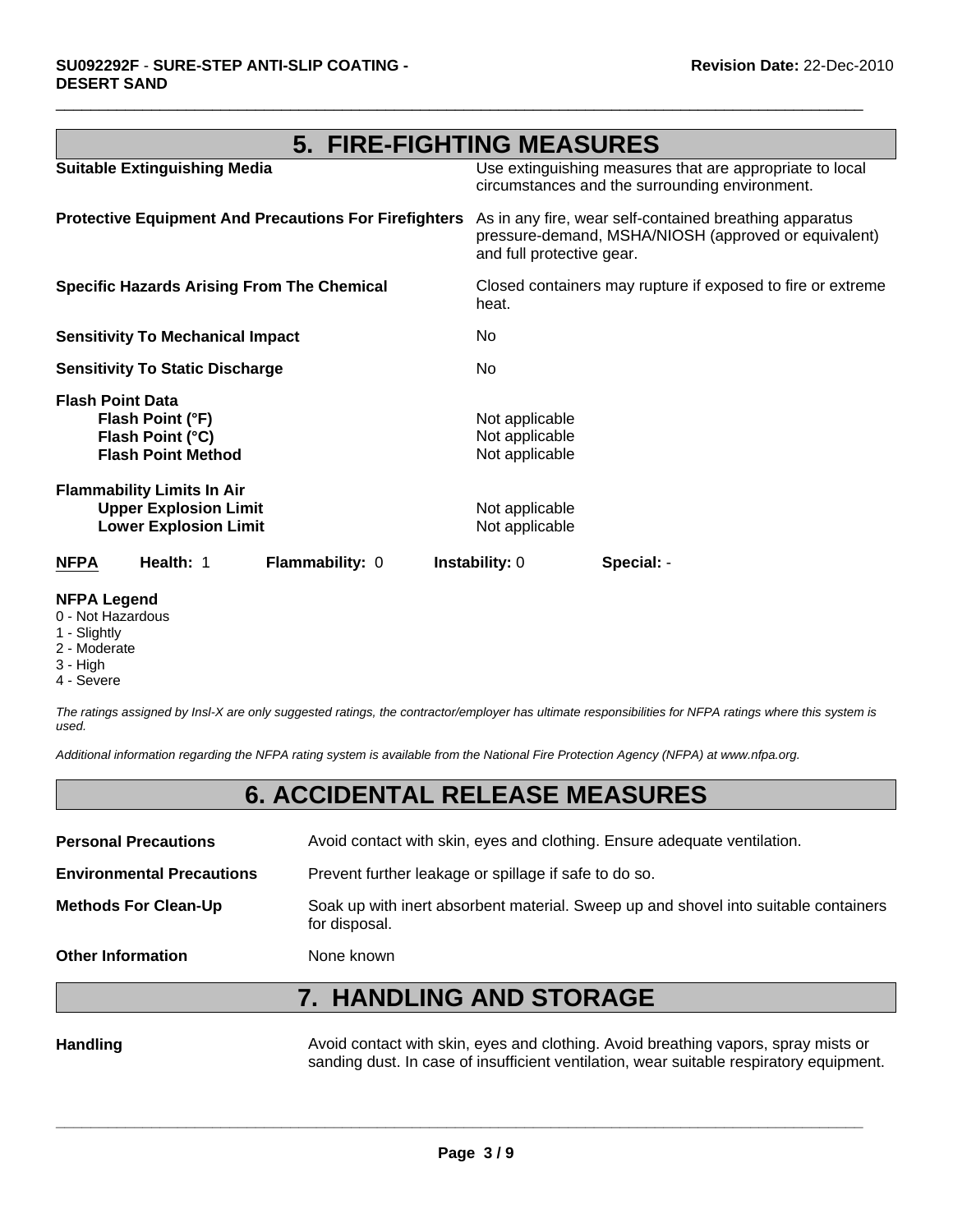**Storage** Keep container tightly closed. Keep out of the reach of children.

### **8. EXPOSURE CONTROLS / PERSONAL PROTECTION**

 $\Box$ 

### **Exposure Limits**

#### **Hazardous Components**

| <b>Chemical Name</b> | <b>ACGIH</b>                                | <b>Alberta</b>                                    | <b>British Columbia</b>                                   | <b>Ontario</b>                                                                                                                     | Quebec                                  |
|----------------------|---------------------------------------------|---------------------------------------------------|-----------------------------------------------------------|------------------------------------------------------------------------------------------------------------------------------------|-----------------------------------------|
| Silica, crystalline  | $0.025$ mg/m <sup>3</sup> - TWA             | $0.1 \text{ mg/m}^3$ - TWA                        | 0.025 mg/m <sup>3</sup> -<br><b>TWA</b>                   | 0.10 mg/m <sup>3</sup> -<br><b>TWAEV</b> designated<br>substance regulation                                                        | 0.1 mg/m <sup>3</sup> -<br><b>TWAEV</b> |
| Titanium dioxide     | 10 mg/m <sup>3</sup> - TWA                  | 10 mg/m <sup>3</sup> - TWA                        | 10 mg/m <sup>3</sup> - TWA<br>$3$ mg/m <sup>3</sup> - TWA | 10 mg/m $3$ - TWAEV                                                                                                                | 10 mg/m <sup>3</sup> -<br><b>TWAEV</b>  |
| Glass, oxide         | fiber/cm3 - TWA<br>$5 \text{ mg/m}^3$ - TWA | 1 fibres/cm3 -<br>TWA<br>$5 \text{ mg/m}^3$ - TWA | 1 fibre/cm3 - TWA  <br>$5 \text{ mg/m}^3$ - TWA           | 1 fibres/cm3 -<br><b>TWAEV</b><br>$5 \text{ mg/m}^3$ - TWAEV                                                                       | 10 mg/m <sup>3</sup> -<br><b>TWAEV</b>  |
| Propylene glycol     | N/E                                         | N/E                                               | N/E                                                       | 10 mg/m $3$ - TWAEV<br>for assessing the<br>visibility in a work<br>environment<br>155 mg/m <sup>3</sup> - TWAEV<br>50 ppm - TWAEV | N/E                                     |

#### **Legend**

ACGIH - American Conference of Governmental Industrial Hygienists Alberta - Alberta Occupational Exposure Limits British Columbia - British Columbia Occupational Exposure Limits Ontario - Ontario Occupational Exposure Limits Quebec - Quebec Occupational Exposure Limits N/E - Not established

**Engineering Measures** Ensure adequate ventilation, especially in confined areas.

#### **Personal Protective Equipment**

| <b>Eye/Face Protection</b>    | Safety glasses with side-shields.                                                                                                   |
|-------------------------------|-------------------------------------------------------------------------------------------------------------------------------------|
| <b>Skin Protection</b>        | Protective gloves and impervious clothing.                                                                                          |
| <b>Respiratory Protection</b> | In case of insufficient ventilation wear suitable respiratory equipment.                                                            |
| <b>Hygiene Measures</b>       | Avoid contact with skin, eyes and clothing. Remove and wash contaminated clothing<br>before re-use. Wash thoroughly after handling. |

# **9. PHYSICAL AND CHEMICAL PROPERTIES**

| liquid            |
|-------------------|
| little or no odor |
| $11.0 - 11.7$     |
| $1.2 - 1.4$       |
| Not available     |
| Not available     |
| Not available     |
| Not available     |
|                   |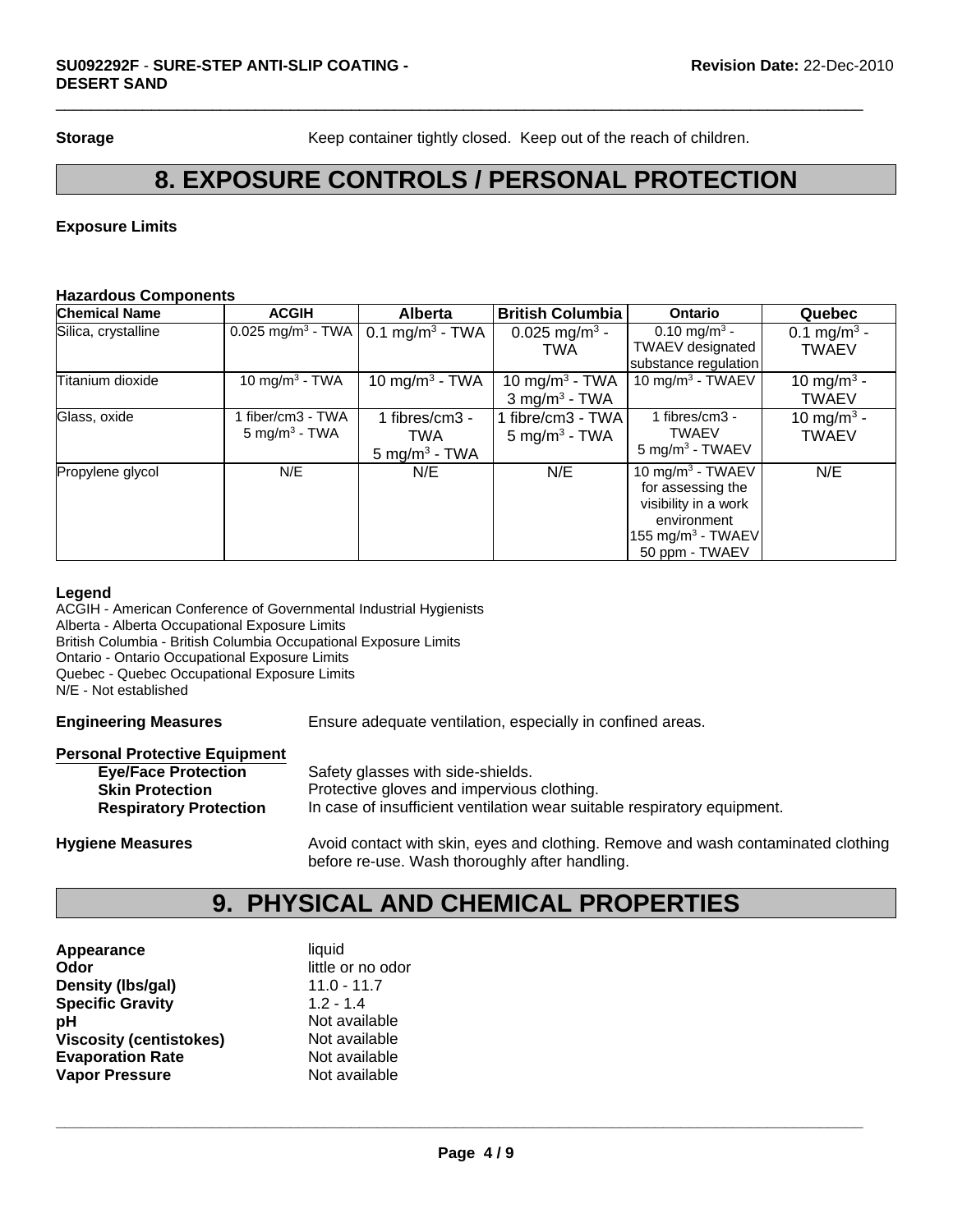# **9. PHYSICAL AND CHEMICAL PROPERTIES**

 $\Box$ 

**Vapor Density** Not available **Wt. % Solids** 50 - 60 **Vol. % Solids** 35 - 45 **Wt. % Volatiles** 40 - 50 **Vol. % Volatiles** 55 - 65 **VOC Regulatory Limit (g/L)** <250 **Boiling Point (°F)** 212 **Boiling Point (°C)** 100 **Freezing Point (°F)** 32 **Freezing Point (°C)** 0 **Flash Point (°F)** Not applicable **Flash Point (°C)** Not applicable **Flash Point Method** Not applicable **Upper Explosion Limit** Not available **Lower Explosion Limit** Not available

# **10. STABILITY AND REACTIVITY**

**Chemical Stability Stability** Stable under normal conditions.

**Conditions To Avoid Prevent from freezing** 

**Hazardous Decomposition Products** None under normal use.

**Incompatible Materials No materials** No materials to be especially mentioned

**Possibility Of Hazardous Reactions Hazardous polymerisation will not occur.** 

### **11. TOXICOLOGICAL INFORMATION**

**Acute Toxicity Product** No information available

### **Component**

Silica, crystalline LD50 Oral: 500 mg/kg (Rat) vendor data

Titanium dioxide LD50 Oral: > 24000 mg/kg (Rat) LD50 Dermal:  $> 10000$  mg/m<sup>3</sup> (Rabbit) LC50 Inhalation (Dust):  $> 6.82$  mg/L (Rat, 4 hr.)

Propylene glycol LD50 Oral: 20000 mg/kg (Rat) LD50 Dermal: 20800 mg/kg (Rabbit)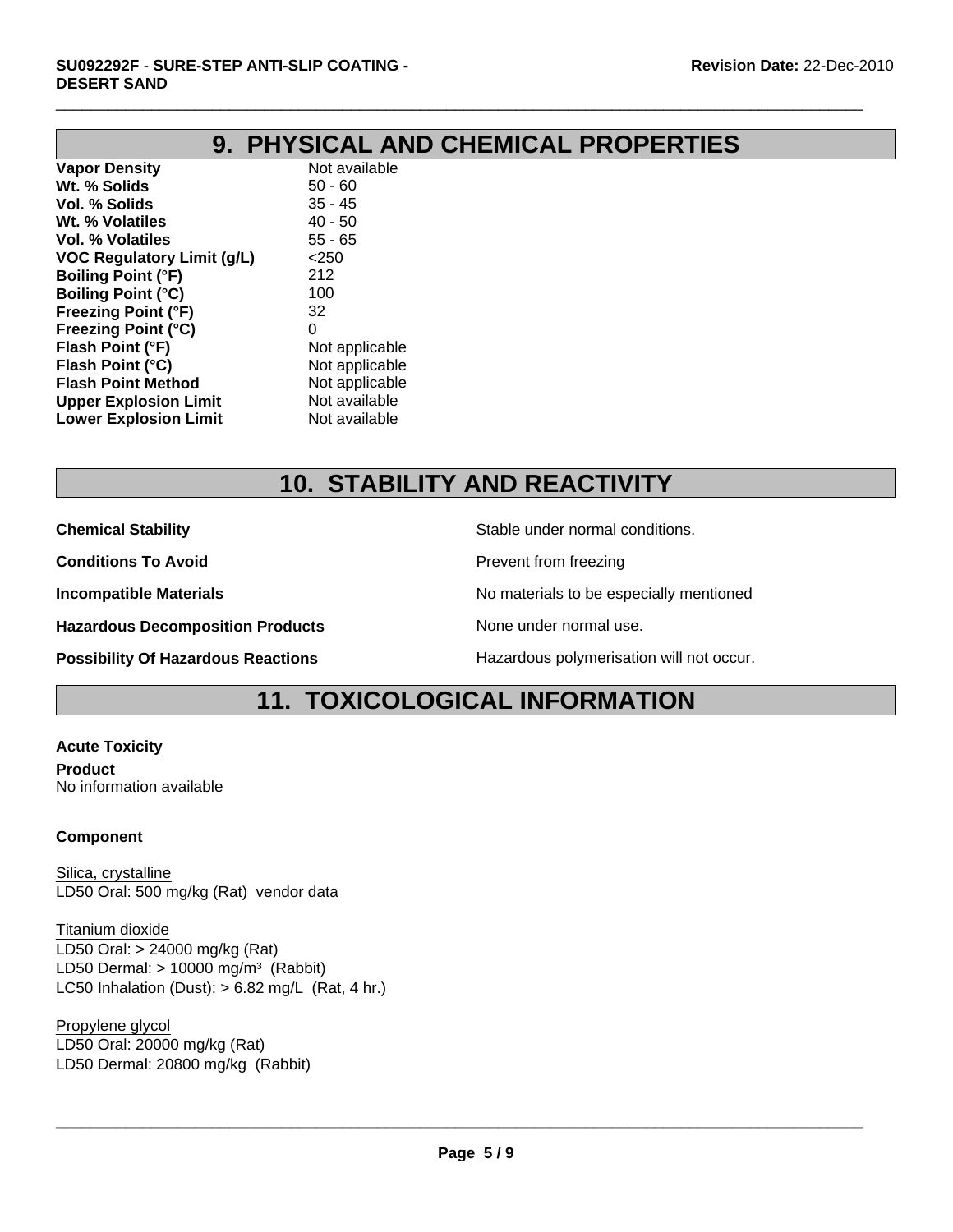#### **Chronic Toxicity**

#### **Carcinogenicity**

The information below indicates whether each agency has listed any ingredient as a carcinogen:

| <b>Chemical Name</b> | <b>ACGIH</b>                          | <b>IARC</b>                          | <b>NTP</b>                | <b>OSHA</b><br>Carcinogen |
|----------------------|---------------------------------------|--------------------------------------|---------------------------|---------------------------|
| Silica, crystalline  | A2 - Suspected<br>Human<br>Carcinogen | - Human<br>Carcinogen                | Known Human<br>Carcinogen | Listed                    |
| Titanium dioxide     |                                       | 2B - Possible<br>Human<br>Carcinogen |                           | Listed                    |

 $\Box$ 

- Crystalline Silica has been determined to be carcinogenic to humans by IARC (1) when in respirable form. Risk of cancer depends on duration and level of inhalation exposure to spray mist or dust from sanding the dried paint.
- Although IARC has classified titanium dioxide as possibly carcinogenic to humans (2B), their summary concludes: "No significant exposure to titanium dioxide is thought to occur during the use of products in which titanium dioxide is bound to other materials, such as paint."

#### **Legend**

ACGIH - American Conference of Governmental Industrial Hygienists IARC - International Agency for Research on Cancer NTP - National Toxicity Program OSHA - Occupational Safety & Health Administration

# **12. ECOLOGICAL INFORMATION**

#### **Ecotoxicity Effects**

#### **Product Acute Toxicity to Fish** No information available

#### **Acute Toxicity to Aquatic Invertebrates** No information available

**Acute Toxicity to Aquatic Plants**

No information available

### **Component**

**Acute Toxicity to Fish** No information available

LC50: >1000 mg/L (Fathead Minnow - 96 hr.) Titanium dioxide

Propylene glycol LC50: 710 mg/L (Fathead Minnow - 96 hr.)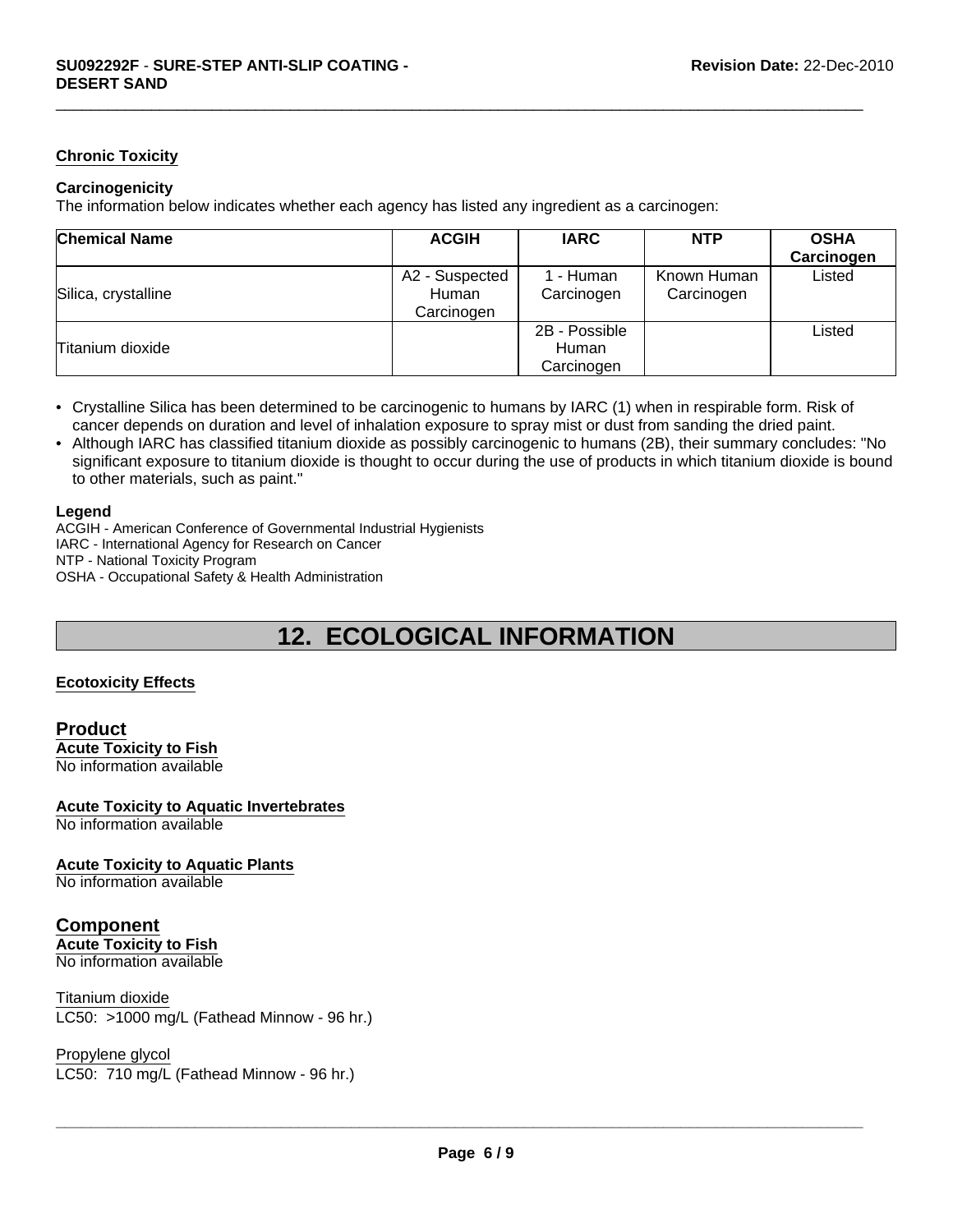### **12. ECOLOGICAL INFORMATION**

 $\Box$ 

#### **Acute Toxicity to Aquatic Invertebrates**

No information available

#### Propylene glycol

EC50: > 10000 mg/L (Daphnia magna - 24 hr.)

#### **Acute Toxicity to Aquatic Plants**

No information available

### **13. DISPOSAL CONSIDERATIONS**

**Waste Disposal Method** Dispose of in accordance with federal, state, provincial, and local regulations. Local requirements may vary, consult your sanitation department or state-designated environmental protection agency for more disposal options.

### **14. TRANSPORT INFORMATION**

**TDG** Not regulated

**ICAO / IATA** Not regulated

**IMDG / IMO** Not regulated

### **15. REGULATORY INFORMATION**

#### **International Inventories**

| <b>United States TSCA</b> | Yes - All components are listed or exempt. |
|---------------------------|--------------------------------------------|
| <b>Canada DSL</b>         | Yes - All components are listed or exempt. |

### **National Pollutant Release Inventory (NPRI)**

#### **NPRI Parts 1- 4**

This product contains the following Parts 1-4 NPRI chemicals:

| <b>Chemical Name</b> | <b>CAS-No</b> | Weight % (max) |
|----------------------|---------------|----------------|
| Propylene glycol     | $57 - 55 - 6$ | 1 - 5%         |

*This product may contain trace amounts of (other) NPRI Parts I-4 reportable chemicals. Contact Insl-X for further information.*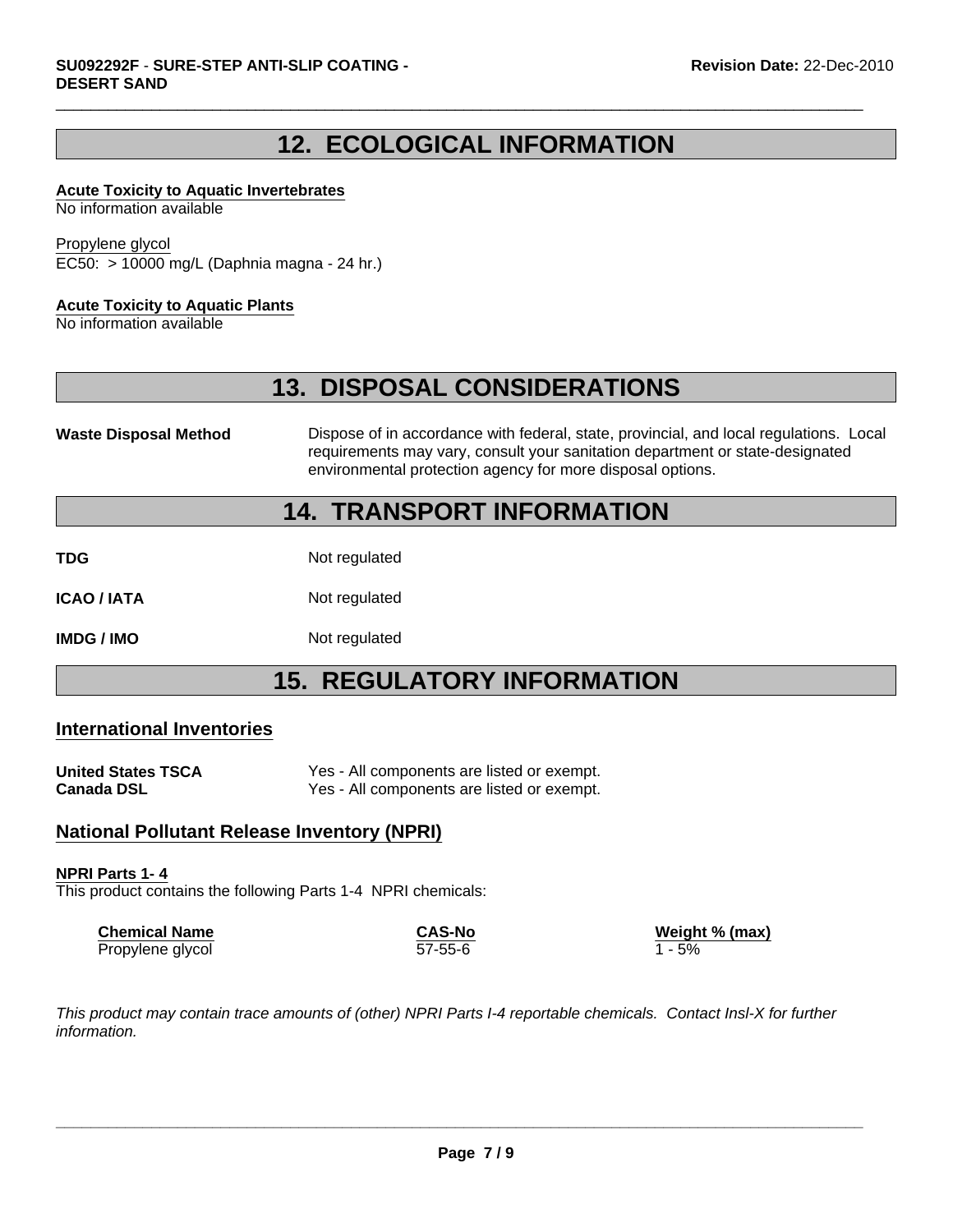### **15. REGULATORY INFORMATION**

 $\Box$ 

#### **NPRI Part 5**

This product contains the following NPRI Part 5 Chemicals:

*This product may contain trace amounts of (other) NPRI Part 5 reportable chemicals. Contact Insl-X for further information.*

#### **WHMIS Regulatory Status**

This product has been classified in accordance with the hazard criteria of the Controlled Products Regulations (CPR) and the MSDS contains all the information required by the CPR.

#### **WHMIS Hazard Class**

D2A Very toxic materials



## **16. OTHER INFORMATION**

**WARNING!** If you scrape, sand, or remove old paint, you may release lead dust. LEAD IS TOXIC. EXPOSURE TO LEAD DUST CAN CAUSE SERIOUS ILLNESS, SUCH AS BRAIN DAMAGE, ESPECIALLY IN CHILDREN. PREGNANT WOMEN SHOULD ALSO AVOID EXPOSURE. Wear a NIOSH approved respirator to control lead exposure. Clean up carefully with a HEPA vacuum and a wet mop. Before you start, find out how to protect yourself and your family by logging onto Health Canada @ http://www.hc-sc.gc.ca/iyh-vsv/prod/paint-peinture\_e.html.

**Prepared By** Product Stewardship Department Complementary Coatings Corp. dba Insl-X 101 Paragon Drive Montvale, NJ 07645 Phone: 1-800-225-5554

**Revision Date:** 22-Dec-2010

**Revision Summary** No information available

Disclaimer

**The information contained herein is presented in good faith and believed to be accurate as of the effective date shown above. This information is furnished without warranty of any kind. Employers should use this information only as a supplement to other information gathered by them and must make independent determination of suitability and completeness of information from all sources to assure proper use of these materials and the safety and health of employees. Any use of this data and information must be determined by the user to be in accordance with applicable federal, provincial, and local laws and regulations.**

SU092292F